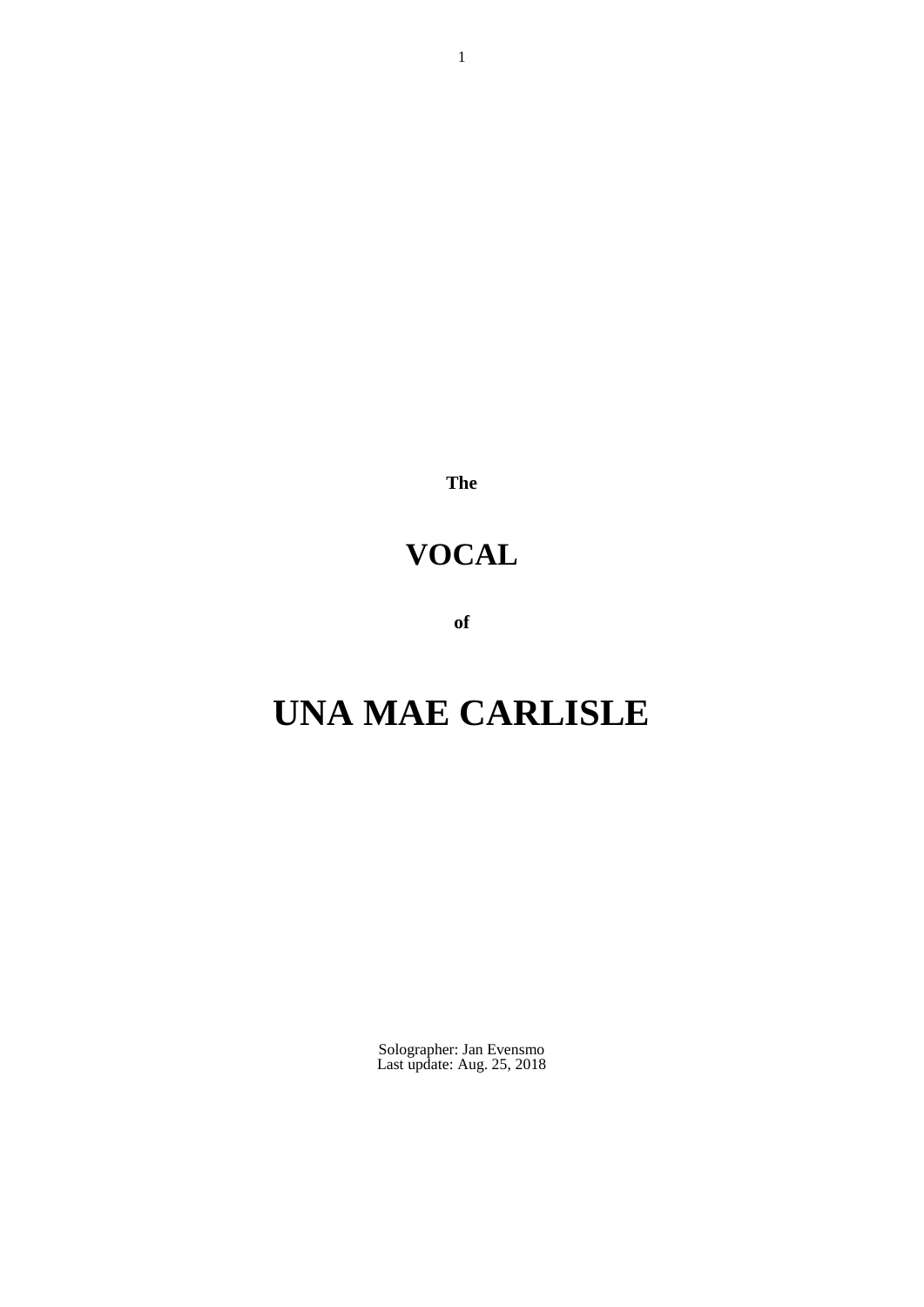Born: Xenia, Ohio, Dec. 26, 1918 Died: NYC. Nov. 7, 1956

### *Introduction:*

It was Lester Young on Bluebird that led us to Una Mae Carlisle, but apart from that, she did not make much impression on Oslo Jazz Circle's youngsters and Billie Holiday fans. Much later I realized how fine and original singer she was!

### *History:*

A protegee of Fats Waller, was discovered by Fats whilst he was working in Cincinnati in late 1932. Worked with Waller for a while, was then featured as a solo act. Worked (and recorded) in Europe 1937-39, appeared in England, France (including long residency at Boeuf sur le Tout), Germany etc.. Returned to U.S.A., solo work at Village Vanguard (late 1940), spell in hospital (1941), then played at Kelly's Stables, Plantation Club, Hotel Dixie etc.. Enjoyed considerable success with compositions "Walkin' By The River" and "I See A Million People". Own radio and television series in the late 1940s. Suffered for many years with mastoid trouble, this eventually forced her to retire in 1954 (ref. John Chilton).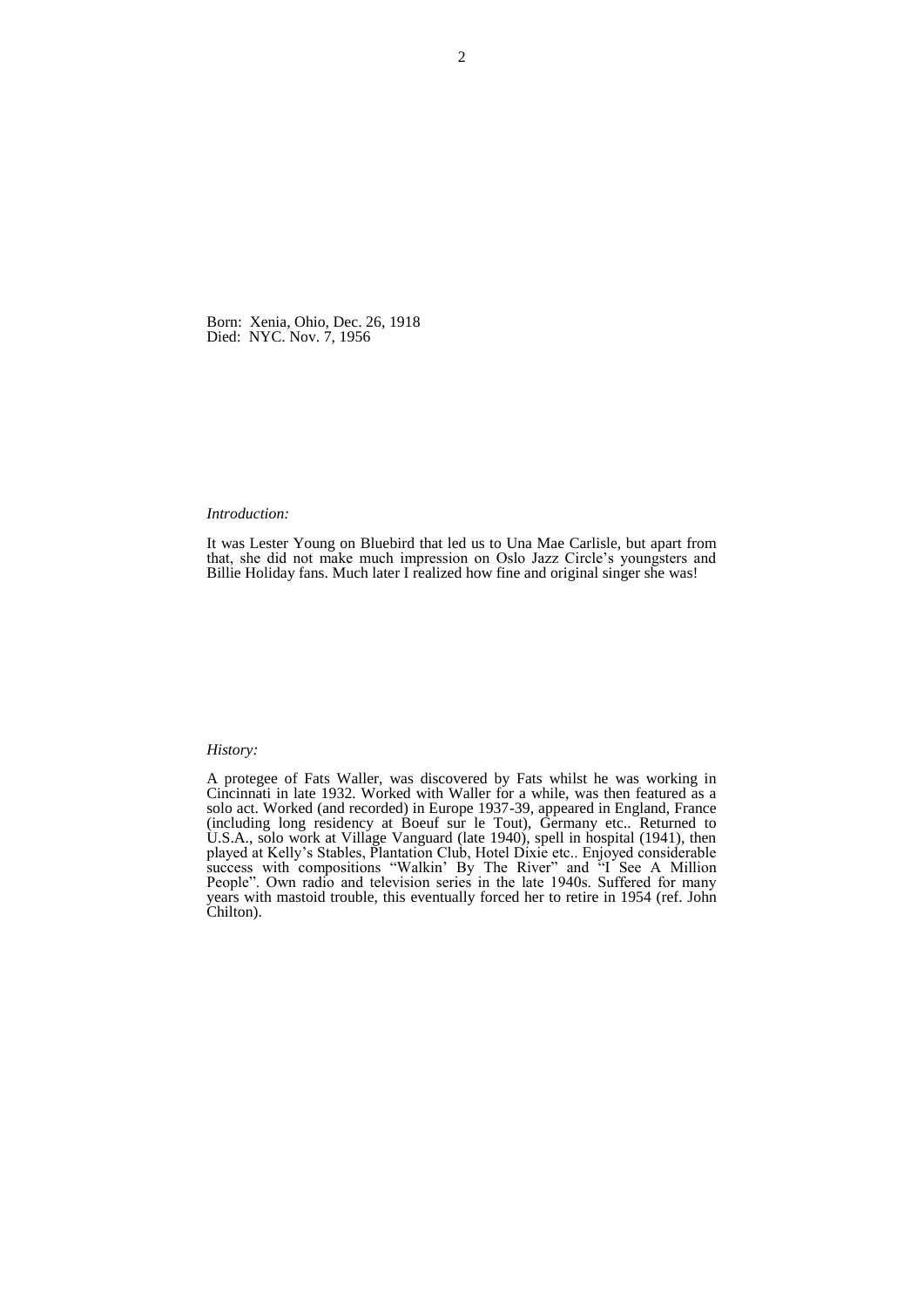# UNA MAE CARLISLE SOLOGRAPHY

**UNA MAE CARLISLE & HER JAM BAND London, May 20, 1938** Dave Wilkins (tp), Bertie King (cl, ts), Una Mae Carlisle (p, vo), Alan Ferguson (g), Len Harrison (b), Hymie Schneider (dm). Six titles were recorded for British Vocalion:

| 3654-1 | Don't Try Your Jive On Me   | $2:52.$ (FM) |
|--------|-----------------------------|--------------|
| 3655-1 | I Would Do Anything For You | 2:57. (M)    |
| 3656-1 | <b>Hangover Blues</b>       | 2:51. (SM)   |
| 3657-1 | Love Walked In              | 2:38. (M)    |
| 3658-1 | Mean To Me                  | $2:40.$ (FM) |
| 3659-1 | I'm Crazy 'Bout My Baby     | $2:40.$ (FM) |

Una Mae Carlisle's first recording session took place during her visit to Europe, where she meets examples of good and professional British swing. She demonstrates fine strong-handed jazz piano capabilities on all items, and while her vocal not yet has achieved the later elegance and personality, her potential is quite evident.

| DANNY POLO & HIS SWING STARS                                                   | Paris, Jan. 30, 1939 |
|--------------------------------------------------------------------------------|----------------------|
| Philippe Brun (tp), Danny Polo (cl), Alix Combelle (ts), Una Mae Carlisle (p), |                      |
| Oscar Aleman (g), Louis Vola (b), Jerry Mengo (dm).                            |                      |
| Two titles were recorded for Decca:                                            |                      |
|                                                                                |                      |

| 4862 | Montparnasse Jump | $(p)$ -Solo 24 bars. $(M)$ |
|------|-------------------|----------------------------|
| 4863 | China Boy         | $(p)$ -Solo 32 bars. $(F)$ |

UMC does not make any particularly great impression with her piano playing on this session, compared to the previous one, at least not on me.

### **FATS WALLER & HIS RHYTHM NYC. Nov. 3, 1939**

John Hamilton (tp), Gene Sedric (cl, ts), Fats Waller (p, vo), John Smith (g), Cedric Wallace (b), Slick Jones (dm), Una Mae Carlisle (vo). One title was recorded for Bluebird:

### 43351-1 I Can't Give You Anything But Love Vocal duet 32 bars. (S)

This item can easily be considered a pure gimmick with UMC trying to sing the song, and Fats on his part trying to destroy any such effort. Better then to enjoy a great and historic performance, fresh today as then, demonstrating the genius of Fats with the lady playing her carefully designed stage part.

UNA MAE CARLISLE VOCAL ACC. BY NYC. Aug. 2, 1940 John Hamilton (tp), own (p), Al Casey (g), Cedric Wallace (b), Slick Jones (dm). Four titles were recorded for Bluebird:

| 54675-1 | Now I Lay Me Down To Dream         | $3:03.$ (S) |
|---------|------------------------------------|-------------|
| 54676-2 | Papa's In Bed With His Britches On | 2:40. (M)   |
|         | 54677-2 If I Had You               | $3:24.$ (S) |
| 54678-1 | You Made Me Love You               | $2:52.$ (S) |

Now we are getting close to the reason for an UMC vocal solography. Her voice has become quite personal, easily identifiable, and she sings with an expression which to me is a beautiful mix of warmth and coolness. Except for the corny "... Britches ...", the other items here are highly noteworthy, also because of very nice support from the band.

UNA MAE CARLISLE VOCAL ACC. BY NYC. Nov. 13, 1940 Benny Carter (tp-57641), own (p), Everett Barksdale (g), Slam Stewart (b), Zutty Singleton (dm). Two titles were recorded for Bluebird:

57641-1 Walkin' By The River 3:02. (S) 57642-1 I Met You Then, I Know You Now 2:52. (SM)

The good impression from the first Bluebird session is continued here, and also now with fine backing. My favourite is the slowly swinging "... Now".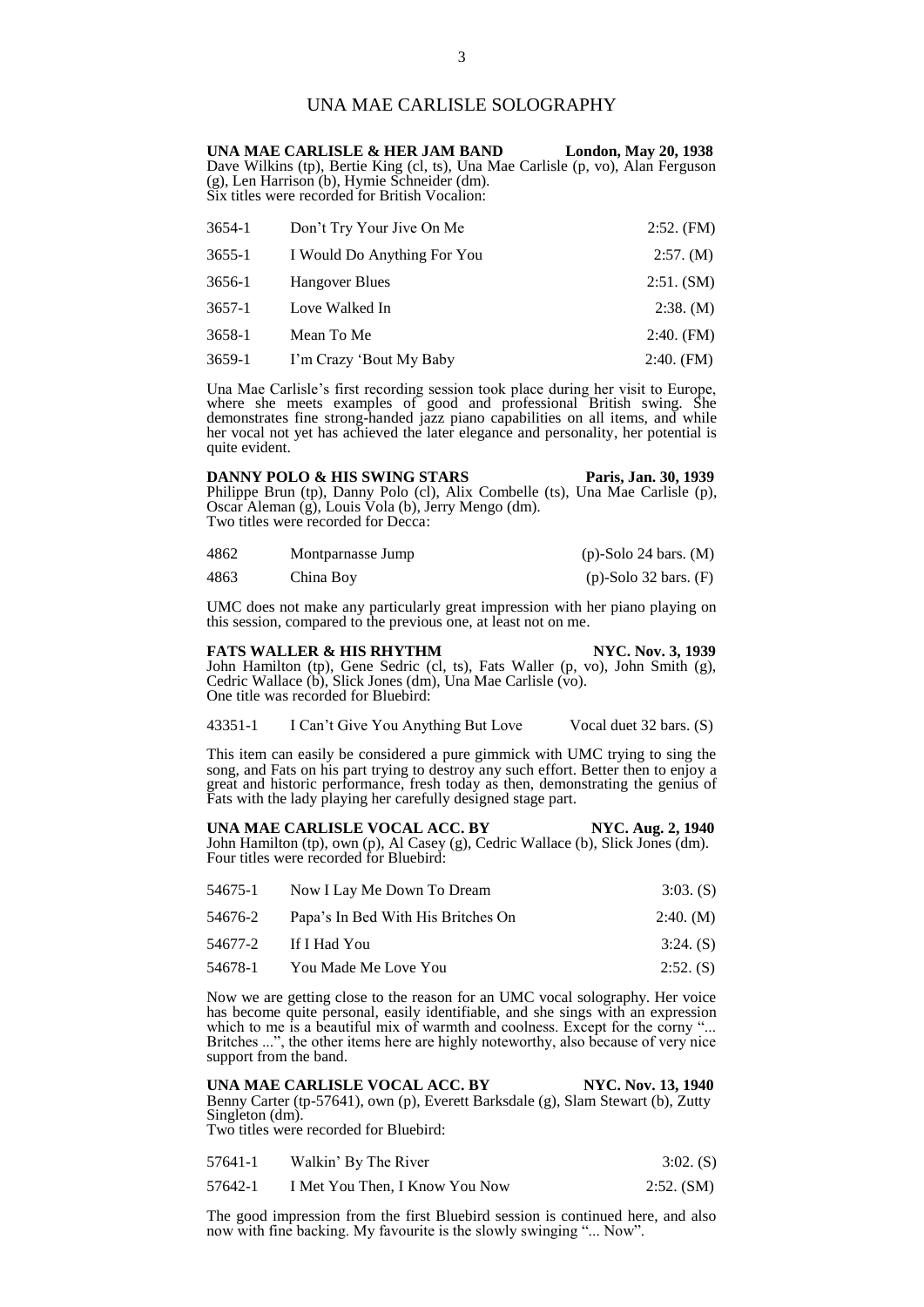UNA MAE CARLISLE WITH ORCHESTRA NYC. March 10, 1941 Shad Collins (tp), Lester Young (ts), Clyde Hart (p), John Collins (g), Nick Fenton (b), Hal West (dm), Una Mae Carlisle (vo). Four titles were recorded for Bluebird:

| 062747-1 Blitzkrieg Baby               | 3:18. (M)    |
|----------------------------------------|--------------|
| 062748-1 Beautiful Eyes                | $3:00.$ (SM) |
| 062749-1 There'll Be Some Changes Made | $3:00.$ (SM) |
| 062750-1 It's Sad But True             | 2:42. (SM)   |

When I wrote about this session many years ago in connection with Pres, the following came out: "The surroundings are not the very best, Una Mae Carlisle never had the depth of Billie Holiday, and does not seem to be inspired by Lester in the same way Billie was. But she functions perfectly as a vocal base upon which Lester builds his improvisations". Then several years later upon revision, I modified my viewpoint like this: "I believe I have underestimated Una Mae. After listening to Astrud Gilberto with Stan Getz twenty years later, the perspective changes!". An now I am writing her solography! My feelings of today can be stated easily like this: After Billie Holiday, there is no female vocalist (except Mildred Bailey) from before the middle forties that sings beautifully with such constrained emotion like UMC! This session is a wonderful treasure, because of the meeting between two great artists that inspire each other mutually. No more shall be said.

**UNA MAE CARLISLE VOCAL ACC. BY NYC. May 1, 1941** Charlie Shavers (tp), Buster Bailey (cl), Russell Procope (as), Billy Kyle (p), John Kirby (b), O'Neil Spencer (dm). Four titles were recorded for Bluebird:

|         | 63837-1 I See A Million People | $3:00.$ (S)  |
|---------|--------------------------------|--------------|
| 63838-1 | Oh. I'm Evil                   | 2:20. (M)    |
| 63839-1 | You Mean So Much To Me         | $2:47.$ (SM) |
| 63840-1 | The Boogie Wooglie Piggy       | 2:41. (M)    |

UMC teams up with the Kirby organization, and her resulting records are much more interesting than the non-vocal ones in general... In "... Evil" she shows a sense of drama, and while they could have skipped "... Piggy", the remaining two also have nice singing.

| UNA MAE CARLISLE<br>Personnel as May 1.<br>Four titles were recorded for Bluebird: |                           | <b>NYC. July 22, 1941</b> |
|------------------------------------------------------------------------------------|---------------------------|---------------------------|
| 66879-1                                                                            | Can't Help Loving Dat Man | 2:43. (SM)                |
| 66880-1                                                                            | It Ain't Like That        | $2:27.$ (FM)              |
| 66881-1                                                                            | Anything                  | 2:36. (SM)                |
| 66882-1                                                                            | City Called Heaven        | $2:54.$ (S)               |

Fine and straightforward singing here, "Anything" is the highlight.

| UNA MAE CARLISLE                                              | <b>NYC. Oct. 3, 1941</b> |
|---------------------------------------------------------------|--------------------------|
| Personnel as May 1 except Specs Powell (dm) replaces Spencer. |                          |
| Four titles were recorded for Bluebird:                       |                          |
|                                                               |                          |

|                 | 67962-1/2 I'm The One That Loves You | 3:01. (M)   |
|-----------------|--------------------------------------|-------------|
| 67963-1 My Wish |                                      | $3:02.$ (S) |
|                 | 67964-2 Coffee And Cakes             | 2:52. (SM)  |
| 67965-1         | Moonlight Masquerade                 | 2:30. (SM)  |

The music material could have been more exciting, but UMC's vocal is always pleasant, and the piano gets quite many opportunities on her sessions.

| UNA MAE CARLISLE                        | NYC. Feb. 13, 1942 |
|-----------------------------------------|--------------------|
| Personnel as May 1, 1941.               |                    |
| Four titles were recorded for Bluebird: |                    |

71908-1 Don't Fetch It 2:18. (FM)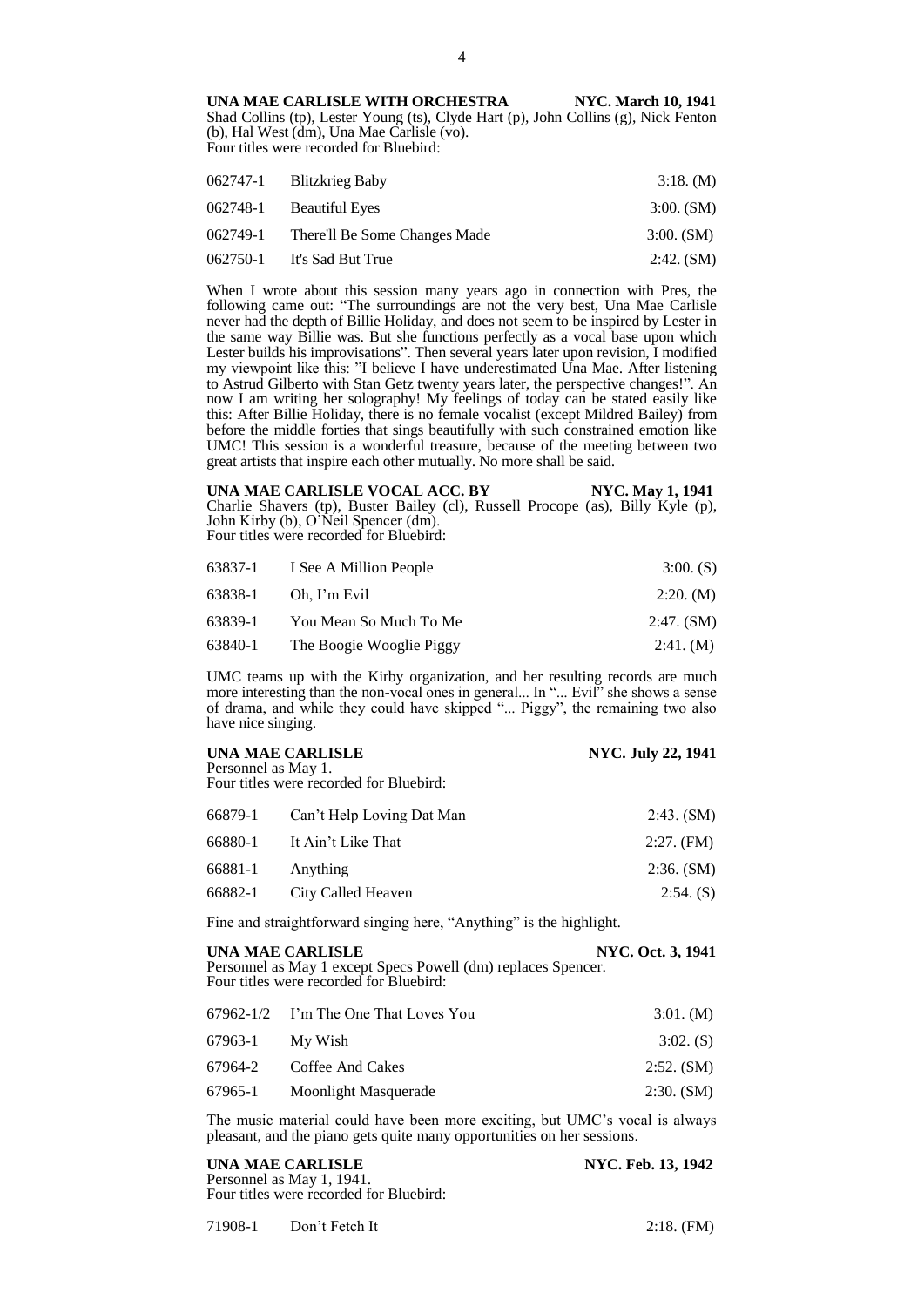| 71909-1 | So Long Shorty | 2:27. (M)    |
|---------|----------------|--------------|
| 71910-1 | I'm Tryin'     | $2:52.$ (S)  |
| 71911-1 | Sweet Talk     | $3:00.$ (SM) |

The end of Kirby and Bluebird and Brian Rust's recording sessions. Nothing to add to the previous sessions, really. Try "... Talk" for a highlight.

**UNA MAE CARLISLE** NYC. May 23&25, 1944 Ray Nance (tp), Budd Johnson (ts), Una Mae Carlisle (p, vo), Snags Allen (g), Bass Robinson (b), Shadow Wilson (dm). Eight titles were recorded for Beacon:

| 'Tain't Yours                     | 2:53. (M)    |
|-----------------------------------|--------------|
| Without You Baby                  | $3:08.$ (S)  |
| I'm A Good Good Woman             | 2:50. (M)    |
| Ain't Nothing Much                | 3:01. (S)    |
| I Like It 'Cause I Love It        | $3:06.$ (SM) |
| You Gotta Take Your Time          | 2:53. (SM)   |
| He's The Best Little Yankee To Me | 2:38. (M)    |
| I Speak So Much About You         | $3:02.$ (S)  |

Exquisite vocal on this session, eight items of great quality. If some should be highlighted, "... Baby" is a very strong candidate, love that one! This is also one of my favourite UMC sessions because of the excellent horn companions and rhythm she works with here. A real swing session!NYC.

### **UNA MAE CARLISLE** NYC. June 12-17, 1944 Una Mae Carlisle (p, vo).

Soundies (unknown recording studio, Filmcraft Studios for the photography):

| I'm A Good Good Woman     | 1:57. (M) |
|---------------------------|-----------|
| 'Tain't Yours             | 2:36. (M) |
| I Like It Cause I Love It | 2:09. (M) |

### **UNA MAE CARLISLE** NYC. Aug. 30, 1944

Billy Butterfield (tp), Vernon Brown (tb), Bill Stegmeyer (cl), Una Mae Carlisle (p, vo), Bob Haggart (b), George Wettling (dm). Four titles were recorded for Beacon:

| Teasin' Me                     | 2:39. (SM)   |
|--------------------------------|--------------|
| You And Your Heart Of Stone    | $3:09.$ (S)  |
| You're Gonna Change Your Mind  | 2:45. (M)    |
| I've Got A Crying Need For You | $2:56.$ (SM) |

The year of 1944 is obviously a very good one for UMC, and this is session with the same vocal qualities as the previous one for Beacon. An easy swinging "... Mind" is only one of four fine items, and "... Crying Need ..." should also be noted in particular.

# **UNA MAE CARLISLE ACC. BY**

WALTER THOMAS & HIS ORCHESTRA NYC. Oct. 20, 1944 Doc Cheatham (tp), Trummy Young (tb), Walter "Foots" Thomas (ts), Una Mae Carlisle (p, vo) and others.

Two titles were recorded for Beacon:

| The Rest Of My Life | $2:47.$ (S) |
|---------------------|-------------|
|---------------------|-------------|

| The Rest Of My Life alt. |  | $2:47.$ (S) |  |  |
|--------------------------|--|-------------|--|--|
|--------------------------|--|-------------|--|--|

| That Glory Day | 2:41. (M) |  |
|----------------|-----------|--|
|                |           |  |

A more modest Beacon session with only two titles, and only "... Life" is a song with lyrical qualities.

### **SECOND ANNUAL**

**AMERICAN SWING FESTIVAL NYC. Feb. 4-11, 1945** Una Mae Carlisle (p, vo, talk), Al Casey (g), Cedric Wallace (b), Arthur Trappier (dm).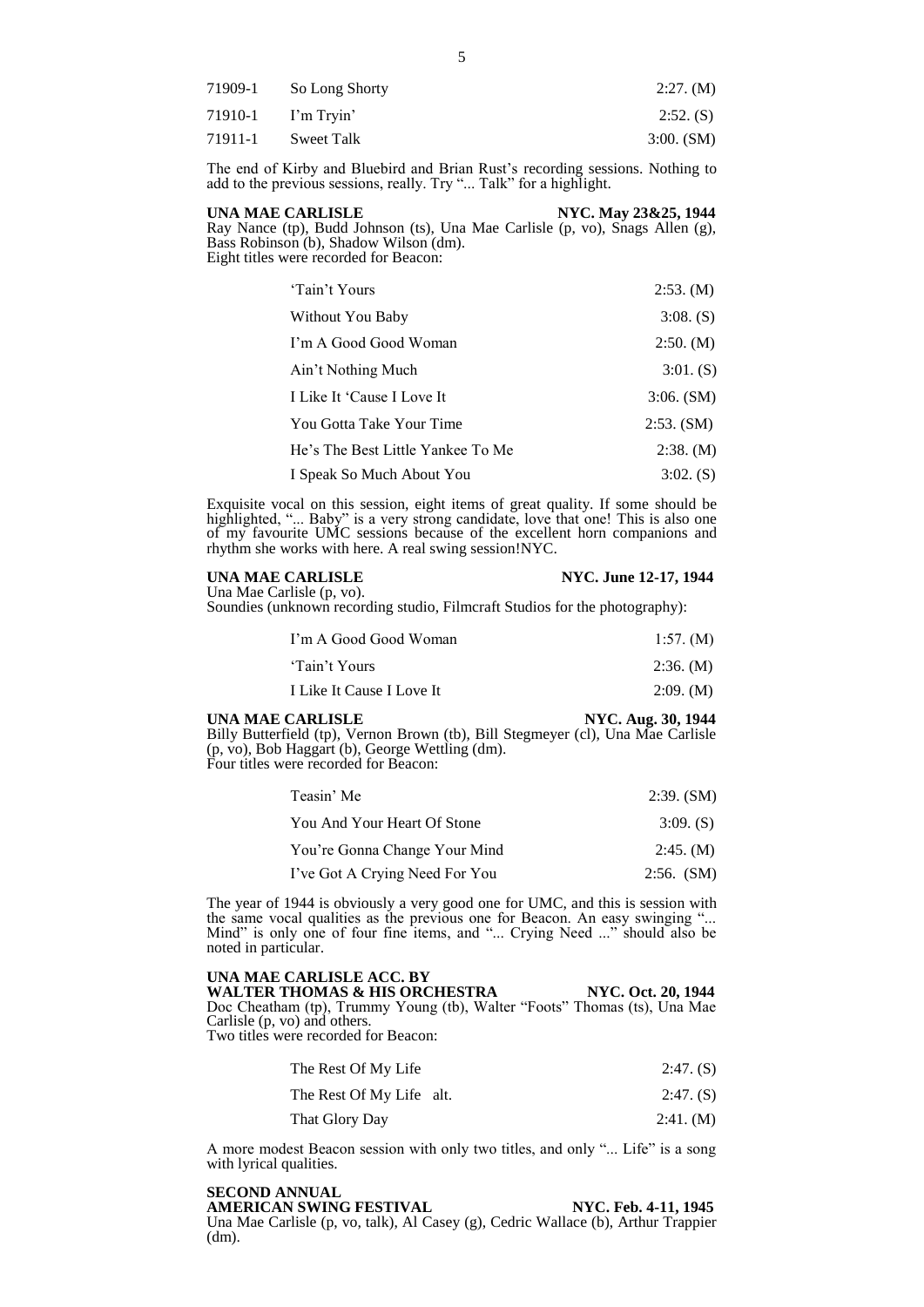WNEW "Fats Waller Memorial Show; two titles, (p) only on the brief "St. Louis Blues" (0:19) but:

I Can't Give You Anything But Love 2:40. (SM)

A nice recreation of an old success. UMC sings one chorus, then takes 8 bars piano to start a second chorus and continues to sing to the end.

**UNA MAE CARLISLE VOCALIST WITH QUINTET** probably mid 1940s Unknown (tp), (cl), Una Mae Carlisle (p, vo), unknown  $(g)$ ,  $(b)$ ,  $(dm)$ . The Voice Of America 16" transcriptions, PV-23, 26 and 53, total of thirteen titles:

| I Ain't Got Nobody           | 2:13. (M)   |
|------------------------------|-------------|
| How Deep Is The Ocean?       | 3:19. (S)   |
| Super Song                   | 2:11. (M)   |
| If I Had You                 | 4:10. (S)   |
| Them There Eyes              | 2:23. (M)   |
| Tonight Be Tender To Me      | 3:41. (S)   |
| When Our Country Was Born    | 1:57. $(M)$ |
| Mean To Me                   | 2:27. (FM)  |
| Coffee And Cakes             | 2:06. (M)   |
| Mad About Love               | 2:47. (M)   |
| I See A Million People       | $2:38.$ (S) |
| Ain't Misbehavin'            | 2:23. (SM)  |
| One Hundred Years From Today | 3:39. (S)   |
|                              |             |

Una Mae Carlisle (p, vo).

### **UNA MAE CARLISLE** Fort Lee, NJ. early 1946

Film "Stars On Parade", produced at Cinema Studios:

'Tain't Yours

Why Do You Treat Me So?

## **UNA MAE CARLISLE** NYC. July 3, 1946

Johnny Letman (tp), Gene Sedric (ts), Una Mae Carlisle (p, vo), Jimmy Shirley (g), Cedric Wallace (b), Slick Jones (dm). Four titles were recorded for Savoy:

| 3313 | That's My Man             | $2:59.$ (S)  |
|------|---------------------------|--------------|
| 3314 | If It Ain't Mine          | 2:41. (SM)   |
| 3315 | I'm Crazy 'Bout My Baby   | $2:37.$ (FM) |
| 3316 | Throw It Out Of Your Mind | 2.43. (M)    |
|      |                           |              |

This seems to be close to the end of UMC as a jazz singer, and the last recording session of any importance, with good accompaniment. Four titles in different tempi, all with qualities, and we can only wish that she had continued to sing jazz for us.

**UNA MAE CARLISLE** NYC. Nov. 20/21, 1947

Una Mae Carlisle (vo) with unknown accompaniment. Eight titles were recorded for National, only one issued, not available:

278 Where The River Meets The Sea

### **UNA MAE CARLISLE NYC. Dec. 22, 1947**

Una Mae Carlisle (vo), unknown (p), (g), (b), (dm). Eight titles were recorded for National, only one issued:

336 Stop Going Through The Motions 2:56. (S)

Nice performance, but the sound quality of the recording is not the best.

**UNA MAE CARLISLE** NYC. early 1948 Una Mae Carlisle (p, vo), unknown (g), most probably Lee Norman (b).